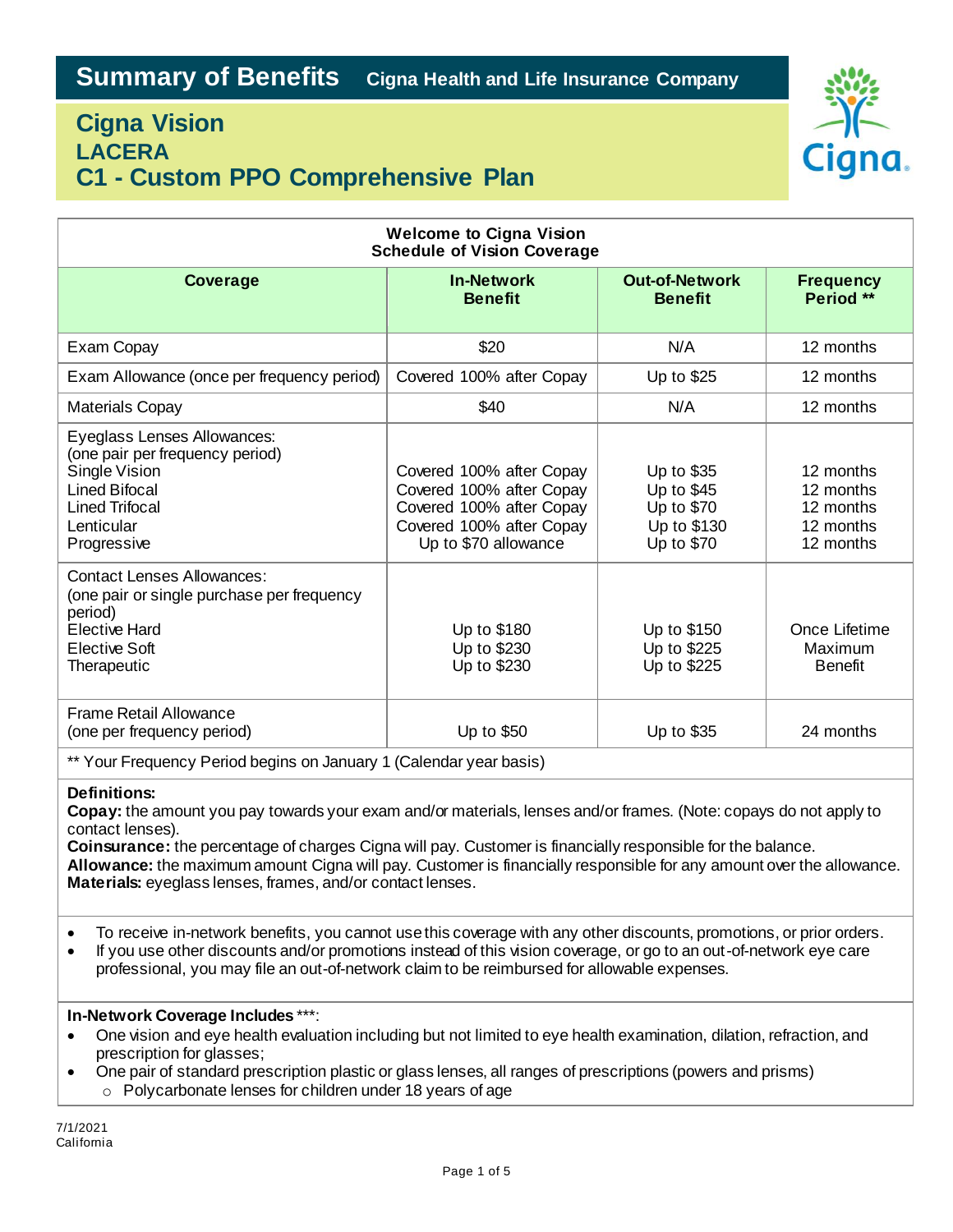

- o Oversize lenses
- $\circ$  Rose #1 and #2 solid tints
- o Minimum 20% savings\* on all additional lens enhancements you choose for your lenses, including but not limited to: scratch/ultraviolet/anti-reflective coatings; polycarbonate (adults); all tints/photochromic (glass or plastic); and lens styles.
- One frame for prescription lenses frame of choice covered up to retail plan allowance, plus a 20% savings on amount that exceeds frame allowance;
- One pair of contact lenses or a single purchase of a supply of contact lenses in lieu of lenses and frame benefit, (may not receive contact lenses and frames in same benefit year). Allowance applied towards cost of supplemental contact lens professional services (including the fitting and evaluation) and contact lens materials

\* Provider participation is 100% voluntary; please check with your Eye Care Professional for any offered discounts. \*\*\* Coverage may vary at participating discount retail and membership club optical locations, please contact Customer Service for specific coverage information.

Coverage for **Therapeutic** contact lenses will be provided when visual acuity cannot be corrected to 20/70 in the better eye with eyeglasses and the fitting of the contact lenses would obtain this level of visual acuity; and in certain cases of anisometropia, keratoconus, or aphakis; as determined and documented by your Vision eye care professional. Contact lenses fitted for other therapeutic purposes or the narrowing of visual fields due to high minus or plus correction will be covered in accordance with the Elective contact lens coverage shown on the Schedule of Benefits.

## **Healthy Rewards® - Vision Network Savings Program:**

 When you see a Cigna Vision Network Eye Care Professional\*, you can save 20% (or more) on additional frames and/or lenses, including lens options, with a valid prescription. This savings does not apply to contact lens materials. See your Cigna Vision Network Eye Care Professional for details.

## **What's Not Covered:**

- Orthoptic or vision training and any associated supplemental testing
- Medical or surgical treatment of the eyes
- Any eye examination, or any corrective eyewear, required by an employer as a condition of employment
- Any injury or illness when paid or payable by Workers' Compensation or similar law, or which is work-related
- Charges in excess of the usual and customary charge for the Service or Materials
- Charges incurred after the policy ends or the insured's coverage under the policy ends, except as stated in the policy
- Experimental or non-conventional treatment or device
- Magnification or low vision aids not shown as covered in the Schedule of Vision Coverage
- Any non-prescription eyeglasses, lenses or contact lenses
- Spectacle lens treatments, "add-ons", or lens coatings not shown as covered in the Schedule of Vision Coverage
- Prescription sunglasses
- Two pair of glasses, in lieu of bifocals or trifocals
- Safety glasses or lenses required for employment not shown as covered in the Schedule of Vision Coverage
- VDT (video display terminal)/computer eyeglass benefit
- Claims submitted and received in excess of twelve (12) months from the original Date of Service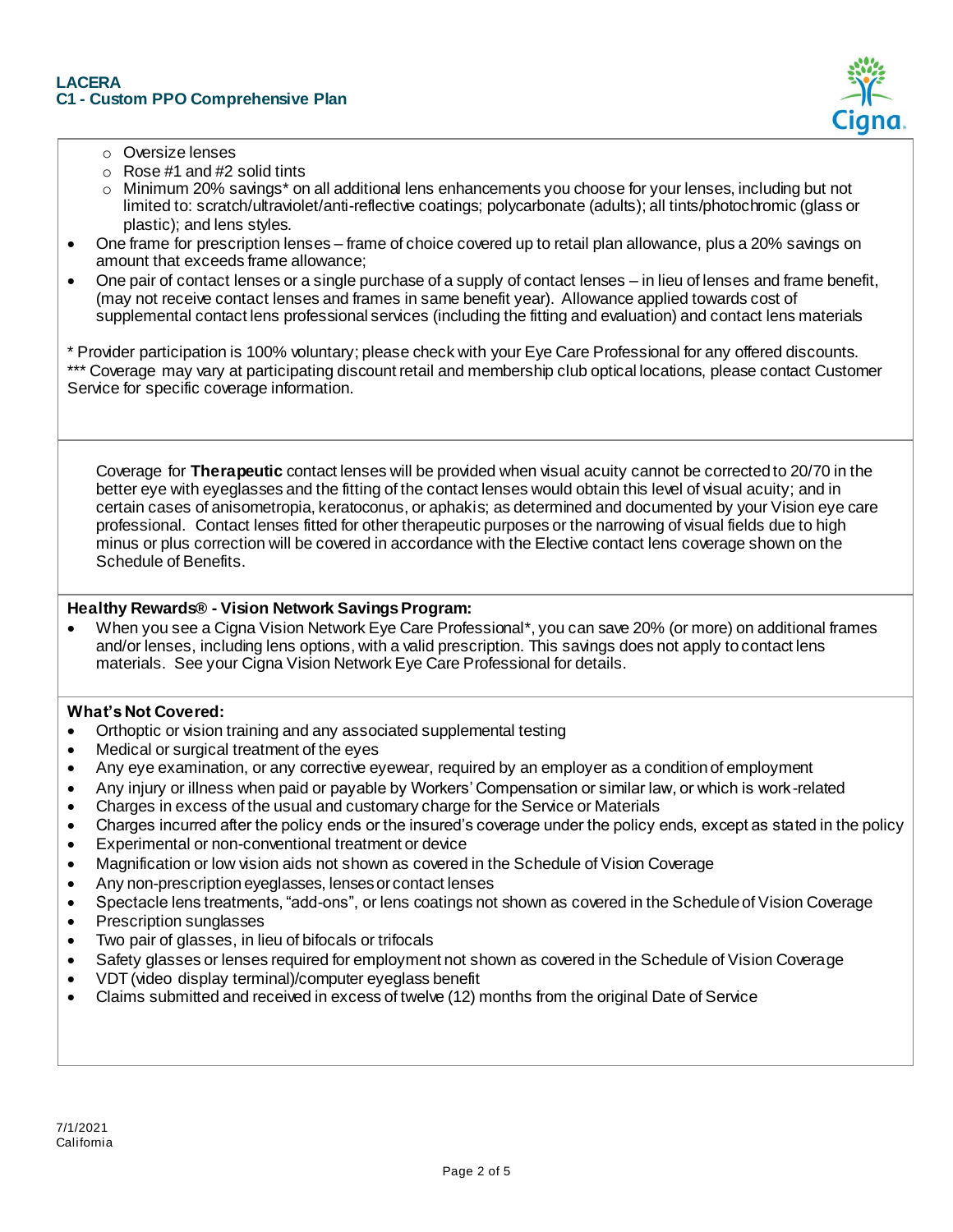

## **How to use your Cigna Vision Benefits**

(Please be aware that the Cigna Vision network is different from the networks supporting our health/medical plans).

## **1. Finding a doctor**

There are three ways to find a quality eye doctor in your area:

- 1. Log into myCigna.com,"Coverage", select Vision page. Click on Visit Cigna Vision. Then select "Find a Cigna Vision Network Eye Care Professional" to search the Cigna Vision Directory.
- 2. Don't have access to myCigna.com? Go to Cigna.com, top of the page select "Find A Doctor, Dentist or Facility", click Cigna Vision Directory, under Additional Directories.
- 3. Prefer the phone? Call the toll-free number found on your Cigna insurance card and talk with a Cigna Vision customer service representative.

#### **2. Schedule an appointment**

Identify yourself as a Cigna Vision customer when scheduling an appointment. Present your Cigna or Cigna Vision ID card at the time of your appointment, which will quickly assist the doctor's office with accessing your plan details and verifying your eligibility.

#### **3. Out-of-network plan reimbursement**

#### **How to use your Cigna Vision Benefits**

Send a completed Cigna Vision claim form and itemized receipt to: Cigna Vision, Claims Department: PO Box 385018, Birmingham, AL 35238-5018.

To get a Cigna Vision claim form:

- Go to **Cigna.com** and go to Forms, Vision Forms
- Go to **myCigna.com** and go to your vision coverage page

Cigna Vision will pay for covered expenses within ten business days of receiving the completed claim form and itemized receipt.

Benefits are underwritten or administered by Connecticut General Life Insurance Company or Cigna Health and Life Insurance Company. Any benefit information displayed is intended as a summary of benefits only. It does not describe all the terms, provisions and limitations of your plan. Participating providers are independent contractors solely responsible for your routine vision examinations and products.

"Cigna" is a registered service mark, and the "Tree of Life" logo, "Cigna Vision" and "CG Vision" are service marks, of Cigna Intellectual Property, Inc., licensed for use by Cigna Corporation and its operating subsidiaries. All products and services are provided by or through such operating subsidiaries, including Connecticut General Life Insurance Company and Cigna Health and Life Insurance Company, and not by Cigna Corporation. In Arizona and Louisiana, the Cigna Vision product is referred to as CG Vision. Healthy Rewards® - Vision Network Savings Program powered by Cigna Vision is a discount program, not an insured benefit.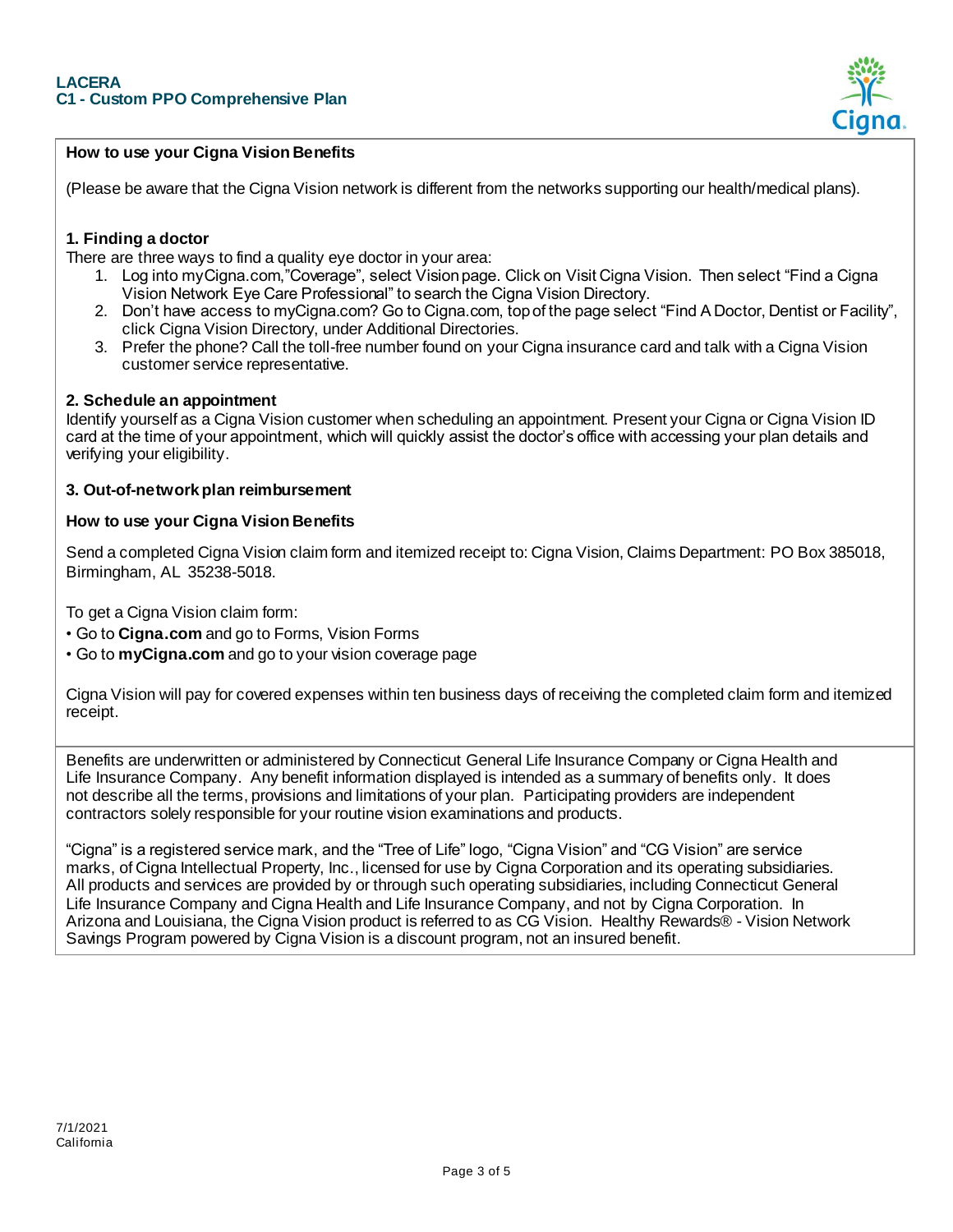

## **DISCRIMINATION IS AGAINST THE LAW**

#### **Vision coverage**

Cigna complies with applicable Federal civil rights laws and does not discriminate on the basis of race, color, national origin, age, disability, or sex. Cigna does not exclude people or treat them differently because of race, color, national origin, age, disability, or sex.

Cigna:

- Provides free aids and services to people with disabilities to communicate effectively with us, such as:
	- Qualified sign language interpreters
	- Written information in other formats (large print, audio, accessible electronic formats, other formats)
- Provides free language services to people whose primary language is not English, such as:
	- Qualified interpreters
	- Information written in other languages

If you need these services, contact customer service at the toll-free number shown on your ID card, and ask a Customer Service Associate for assistance.

If you believe that Cigna has failed to provide these services or discriminated in another way on the basis of race, color, national origin, age, disability, or sex, you can file a grievance by sending an email to ACAGrievance@Cigna.com or by writing to the following address:

Ciana Nondiscrimination Complaint Coordinator PO Box 188016 Chattanooga, TN 37422

If you need assistance filing a written grievance, please call the number on the back of your ID card or send an email to ACAGrievance@Cigna.com. You can also file a civil rights complaint with the U.S. Department of Health and Human Services, Office for Civil Rights electronically through the Office for Civil Rights Complaint Portal, available at https://ocrportal.hhs.gov/ocr/portal/lobby.jsf, or by mail or phone at:

U.S. Department of Health and Human Services 200 Independence Avenue, SW Room 509F, HHH Building Washington, DC 20201 1.800.368.1019, 800.537.7697 (TDD) Complaint forms are available at http://www.hhs.gov/ocr/office/file/index.html.



All Cigna products and services are provided exclusively by or through operating subsidiaries of Cigna Corporation, including Cigna Health and Life Insurance Company and Connecticut General Life Insurance Company. The Cigna name, logos, and other Cigna marks are owned by Cigna Intellectual Property, Inc. ATTENTION: If you speak languages other than English, language assistance services, free of charge are available to you. Call 1.877.478.7557 (TTY: 800.428.4833). ATENCIÓN: Si usted habla un idioma que no sea inglés, tiene a su disposición servicios gratuitos de asistencia lingüística. Llame al 1.877.478.7557 (TTY: 800.428.4833).

896376a 05/17 © 2017 Cigna.